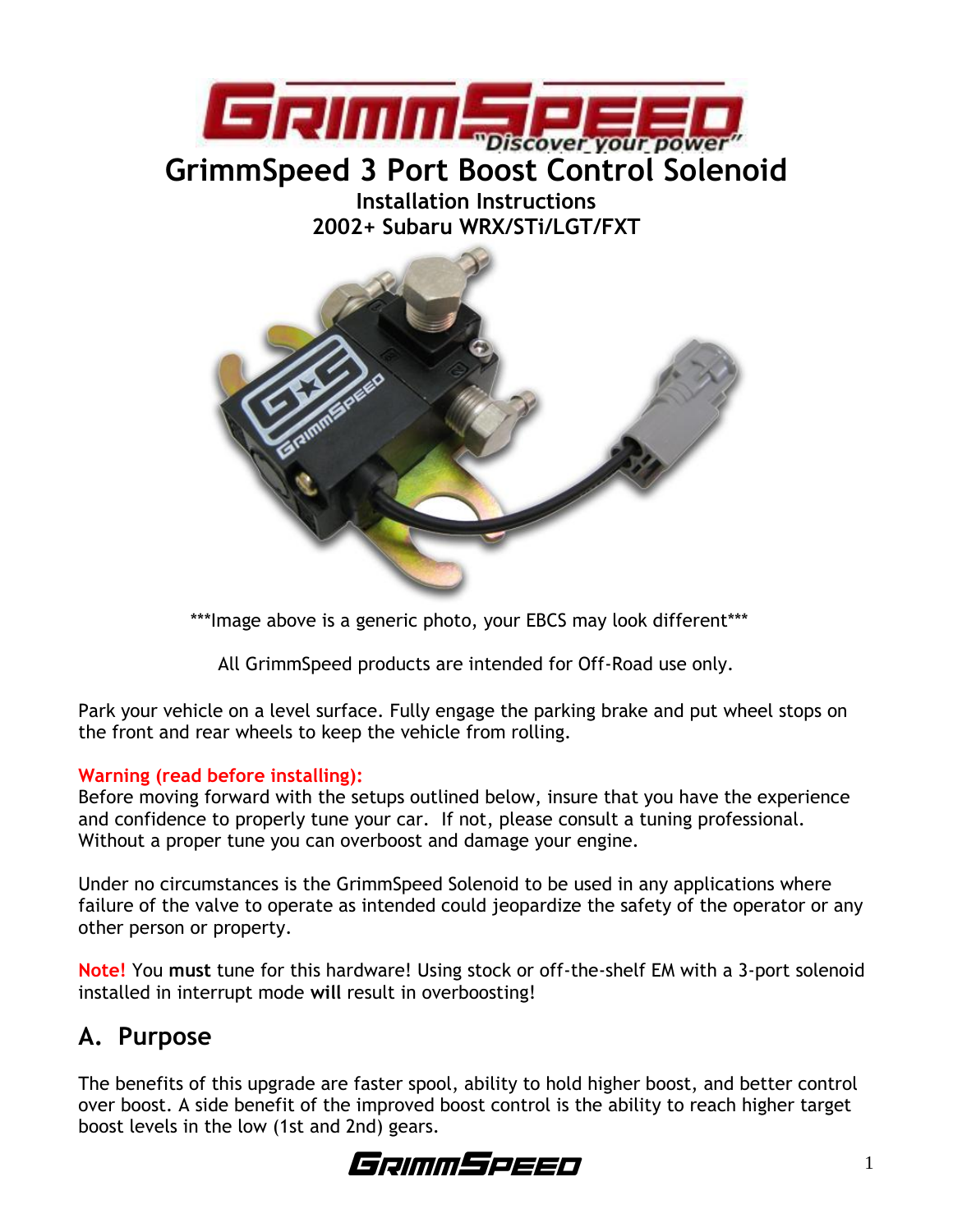### **B. Technical Background**

A BCS is a binary device – i.e. it is either on (energized), or off. In the context of the Subaru device, when the BCS is energized, air is allowed to pass through the device, while when it is off, the air flow is cut.

There are two modes of boost controller operation, at least in this context: "bleed" mode, which is the mode that the stock BCS operates in, and "interrupt" mode, which is the mode that a 3-port BCS can operate in. Note that a 3-port BCS can also operate in "bleed" mode, depending on how it is connected.

Despite being digital in nature, these devices perform a very analog-like task, which is to control the boost level. In order to do so, the ECU opens and closes the solenoid at varying speeds, from 0 Hz (closed) to  $(effectively) \infty$  Hz (open).

# **C. 2-Port Operation (Stock) Review**

The stock solenoid is part of the stock bleed-based boost control system. When the solenoid is off (closed), pressurized air from the compressor is fed straight into the wastegate control. Any increase in compressor pressure beyond the rated pressure of the wastegate control results in the wastegate being opened, preventing buildup of boost.

When energized (opened), air is allowed to bleed off the compressor-to-wastegate line by way of a "T" connector (in stock vehicles, this air is vented back into the intake post-MAF). This prevents the wastegate from seeing the full compressor pressure, allowing boost to build. The '02-'03 (and some '04-'05) model years include a restrictor pill in the hose connecting the compressor to the "T" which meters the air for the stock ECU calibration.

While the stock system operates adequately, it can lead to problems at higher-than-stock boost levels. Since the bleed system is sized for the stock turbo at stock boost levels, it is



typically incapable of correctly metering air at higher boost, allowing the wastegate to see pressure and open before intended. Additionally, since the wastegate is never completely cut off from seeing compressor pressure, it can open at low boost levels and inhibit boost buildup. Ideally, the wastegate should remain entirely closed for fastest boost buildup (as all exhaust is then forced through the turbine).

**Figure 2: Pneumatic schematic for the GrimmSpeed Boost Control Solenoid**

### **D. 3-Port Operation and Installation**

A 3-port solenoid does away with the bleed-based system, explicitly shunting air from the compressor to the wastegate, or compressor to vent (or back into the intake post-MAF, OEM-style). Drawbacks of the bleed-

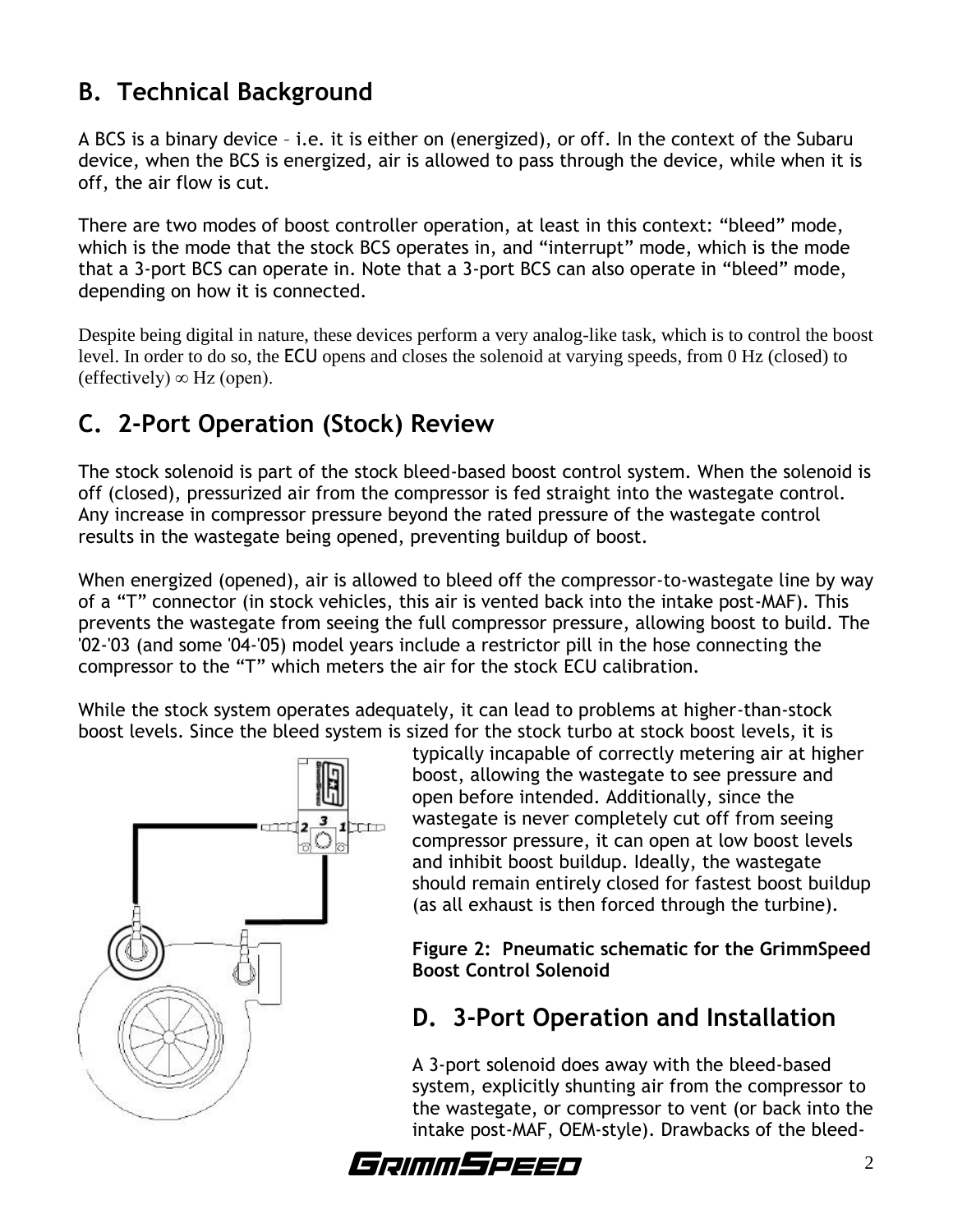based system are thus eliminated, with the wastegate seeing literally no pressure when the solenoid is energized, to seeing all of the compressor pressure when the solenoid is deenergized.

Now able to explicitly control the opening and closing of the wastegate, the ECU is able to control boost with greater precision and reduced response time.

**Installation for 2002-2005 WRX and 2004-2005 STI:** Remove cover on passenger side engine bay exposing the factory boost control solenoid. Using a 10mm socket, remove factory solenoid and unplug the electrical connector and vacuum lines. Reuse the factory rubber mounts and transfer them to the GrimmSpeed bracket. Install GrimmSpeed bracket and solenoid while reusing the factory nuts.

Hook up vacuum lines. See Figure 2. Port 3 connects to a high-pressure boost source (there is a vacuum nipple on the turbo compressor outlet). Port 2 connects to the internal wastegate actuator vacuum nipple and Port 1 should be routed back to the intake (where the factory BCS mounts). Remove the factory restrictor pill. It is recommended that a plastic zip tie be used to secure vacuum lines. The electrical is plug and play with the supplied connector. Tuning: WGDC controls the actuator / turbo. Tuning to the WGDC is required (approx 30% reduction in WGDC)

**Installation for 2006-2007 WRX and 2006-2007 STI:** Remove factory boost control solenoid bracket on passenger side engine bay using 10mm wrench. Unplug the electrical connector and vacuum lines. The GrimmSpeed valve will go on the same bracket but in a different location on the bracket. You will use the two properly spaced holes to mount the GrimmSpeed valve. Attach using included grommets and hardware using a 10mm socket.

Hook up vacuum lines. See Figure 2. Port 3 connects to a high-pressure boost source (there is a vacuum nipple on the turbo compressor outlet). Port 2 connects to the internal wastegate actuator vacuum nipple and Port 1 should be routed back to the intake (where the factory BCS mounts). Remove the factory restrictor pill. It is recommended that a plastic zip tie be used to secure vacuum lines. The electrical is plug and play with the supplied connector. Tuning: WGDC controls the actuator / turbo. Tuning to the WGDC is required (approx 30% reduction in WGDC)

**Installation for 2008+ WRX and 2005+ Legacy GT:** For Legacy GTs, remove plastic engine cover. Remove factory boost control solenoid using a 10mm wrench. It is located on the passenger side of the intake manifold. Unplug the electrical connector and vacuum lines. Install GrimmSpeed bracket and solenoid while reusing the factory bolt.

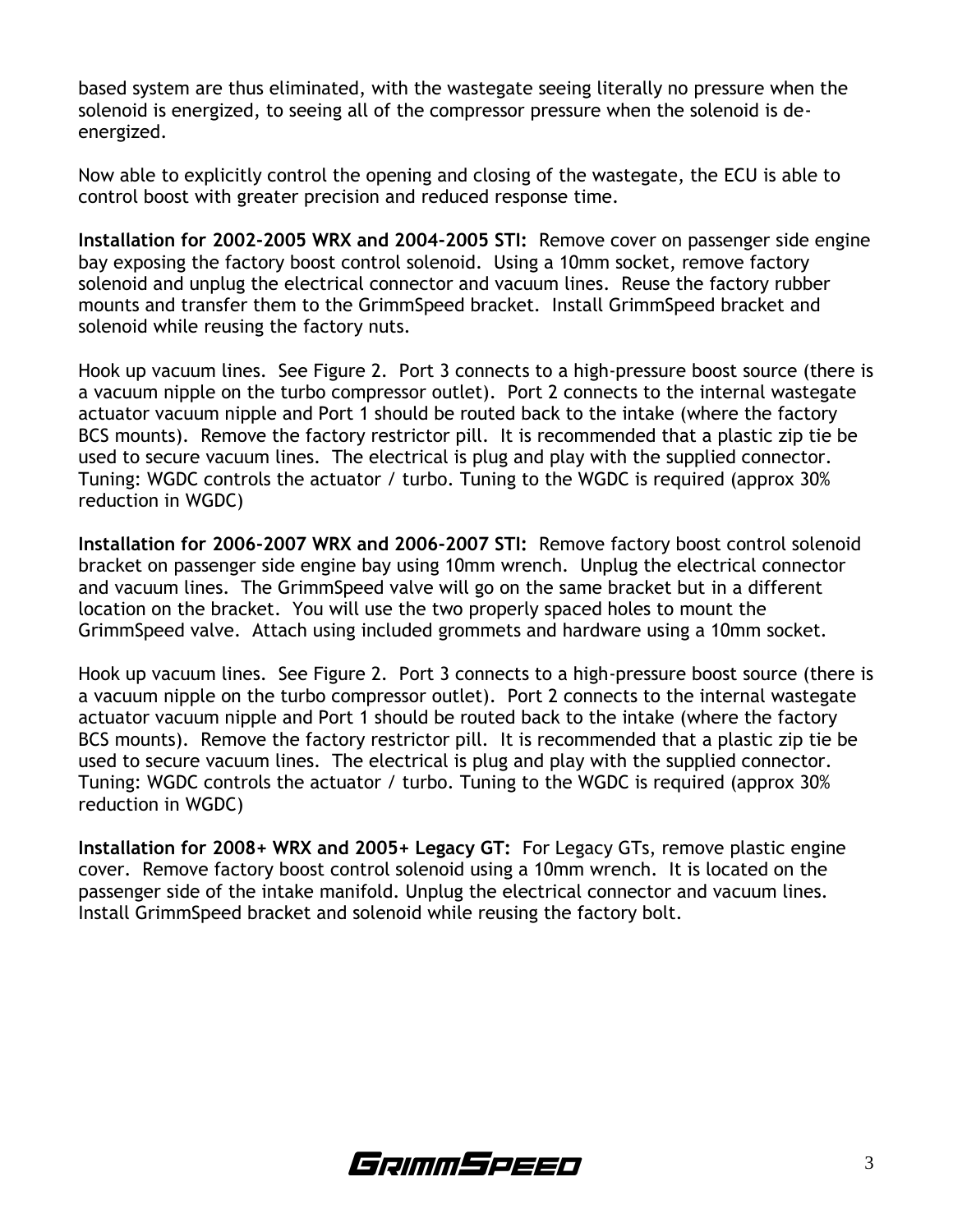

Hook up vacuum lines. See Figure 2. Port 3 connects to a high-pressure boost source (there is a vacuum nipple on the turbo compressor outlet). Port 2 connects to the internal wastegate actuator vacuum nipple and Port 1 should be routed back to the intake (where the factory BCS mounts). Remove the factory restrictor pill. It is recommended that a plastic zip tie be used to secure vacuum lines. The electrical is plug and play with the supplied connector. Tuning: WGDC controls the actuator / turbo. Tuning to the WGDC is required (approx 30% reduction in WGDC)

**Installation for 2008+ STI:** Remove factory boost control solenoid using a 10mm wrench. It is located underneath the silver bracket mounted on the intake manifold. Unplug the electrical connector and vacuum lines. Install GrimmSpeed bracket and solenoid while reusing the factory bolt.

Hook up vacuum lines. See Figure 2. Port 3 connects to a high-pressure boost source (there is a vacuum nipple on the turbo compressor outlet). Port 2 connects to the internal wastegate actuator vacuum nipple and Port 1 should be routed back to the intake (where the factory BCS mounts). The factory restrictor pill can be removed for operation. It is recommended that a plastic zip tie is used to secure vacuum lines. The electrical is plug and play with the supplied connector. Tuning: WGDC controls the actuator / turbo. Tuning to the WGDC is required (approx 30% reduction in WGDC)

#### **E. External Wastegate(EWG) Installation**

Hook up vacuum lines. See Figure 3. Port 3 connects to a high-pressure boost source (there is a vacuum nipple on the turbo compressor outlet). Port 2 connects to the bottom port on the external wastegate. The factory restrictor pill should be removed for operation. It is recommended that a plastic zip tie is used to secure vacuum lines. The electrical is plug and play with the supplied connector.